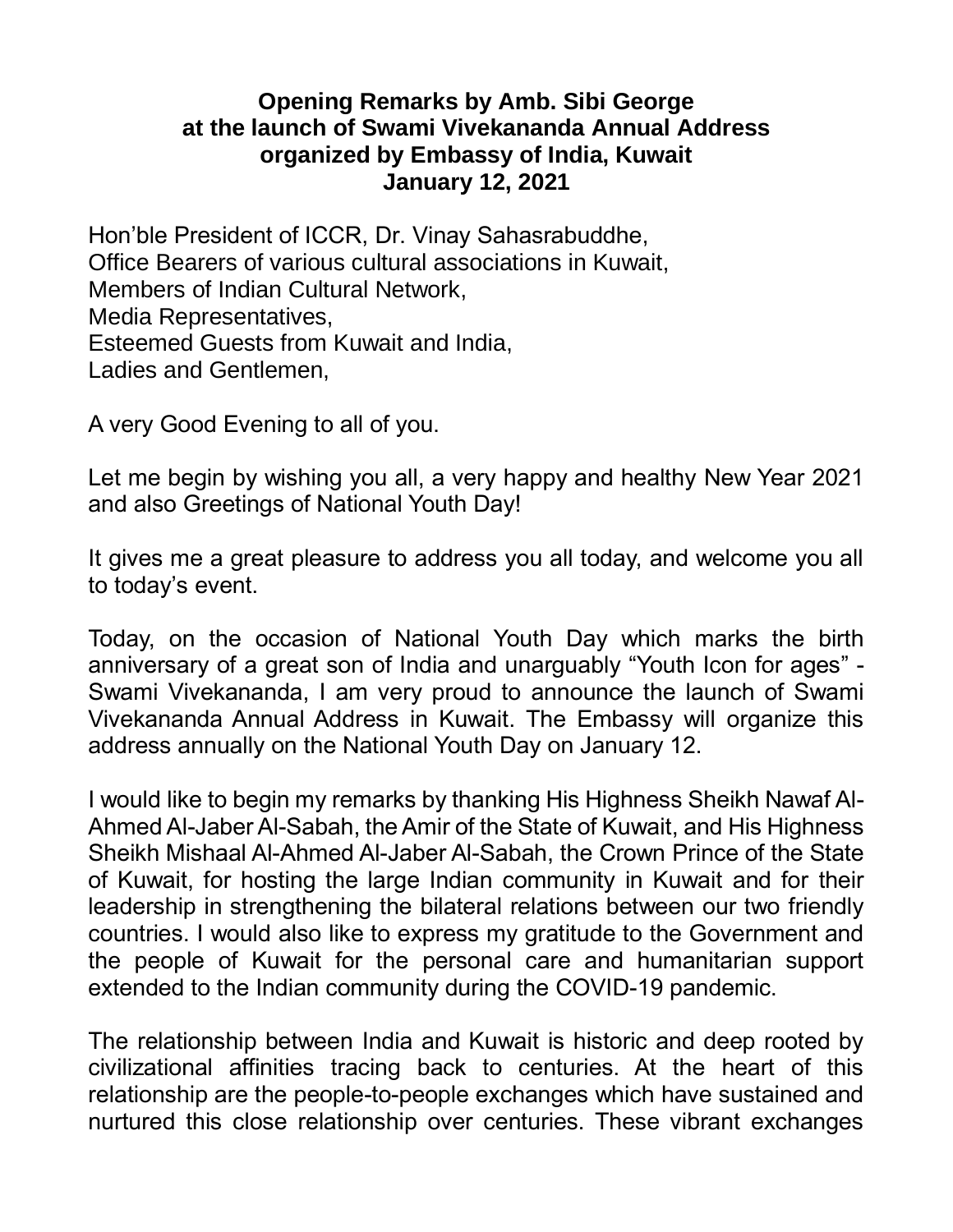have transformed the relationship substantially into a mutually beneficial long standing dynamic partnership.

Our Community in Kuwait, of around one million brothers and sisters, are widely respected and loved by all sections of the society in Kuwait. The admiration and affection garnered by our Community is not a mere coincidence, rather it is the result of the hard work put in by generations of our people living and working here. It is a testimony to our values and ethos of peaceful and harmonious coexistence that we as Indians stand for.

I am also happy to highlight the symbiosis between the Embassy and the community that exist today. The Embassy works very closely with the community; to support those in distress and also collectively celebrate India in Kuwait. Together we celebrate every important occasion, every festival, every national day of importance; and collectively strive for strengthening of relations between India and Kuwait. Today's event is also part of this endeavor to celebrate India, celebrate the life and contribution of Swami Vivekananda, who is an embodiment of the Indianness in the modern world.

I thank Hon'ble President of ICCR, Dr. Vinay Sahasrabuddhe, for joining us today to deliver the first Swami Vivekananda Address and also install the portrait of Swami Vivekananda in Kuwait. In the last few years, under the visionary leadership of its dynamic President, ICCR has transformed itself as the most important forum in promoting Indian culture abroad and in building cultural partnership with the world. Sir, on behalf of the vibrant Indian community in Kuwait and on behalf of the Indian Cultural Network (ICN) in Kuwait, I welcome you to this celebrations.

The year 2021-22, marks the  $60<sup>th</sup>$  anniversary of establishment of diplomatic relations between our two countries and the Embassy is looking to organize a series of events as part of these celebrations. We also look forward to celebrating the  $75<sup>th</sup>$  anniversary of our Independence and  $125<sup>th</sup>$  birth anniversary of Netaji Subash Chandra Bose. The Embassy, with the support of ICCR, looks forward to work closely with all the Indian Community Associations in Kuwait and our partners to celebrate these important anniversaries.

Dear Friends,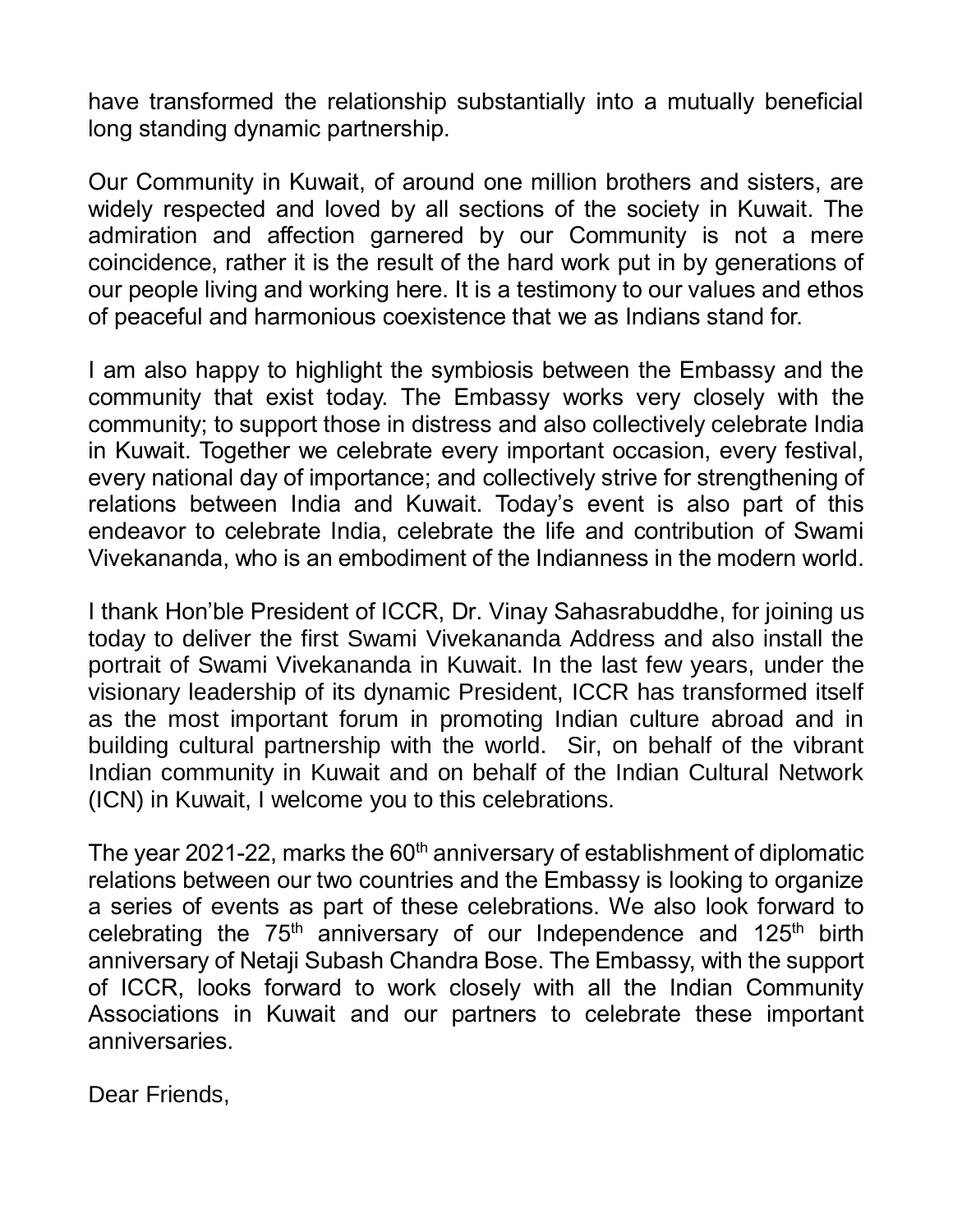Coming to today's event, where we commemorate not just an individual but a phenomenon, who cannot be described in just mere words. Swami Vivekananda was a colossal figure in our nation's history who played a leading role in bringing about a new awakening in India. I recall how he inspired my generation when as school children we used to recite his powerful words 'Arise, awake and stop not till the goal is reached'. Swami Vivekananda emphasised on the ideals of service and renunciation. His belief in Yuva Shakti was unwavering; which found expression in his iconic saying 'give me 100 believing youth and I shall transform India'. Belief, here, means belief in oneself.

Today morning in his address to the 2<sup>nd</sup> National Youth Parliament Festival Hon'ble Prime Minister Shri Narendra Modi said, and I quote: "Our freedom fighters were influenced by Swami Vivekananda. His works have always been effective in instilling nationalism in the youth. Time passed, the country became independent, but we still see Swamiji's influence today. What he said about spirituality, nationalism & nation building, his thoughts about जनसेवा & जगसेवा flow within us with the same intensity:" Unquote.

As a young student and later as a diplomat I was fortunate to visit many places associated with the life of Swamiji. The Vivekananda memorial in Kanyakumari, the southernmost point of the Indian peninsula where the Arabian Sea, Indian Ocean and the Bay of Bengal meet, where Swamiji is believed to have attained his enlightenment. His ancestral home in Kolkata. The site in Chicago where he delivered the historic 1893 address, which is still hailed as the most memorable speech that introduced Indianness to the Western world. I recall, one of the first places in Switzerland that I visited as India's Ambassador was Saas Fee to pay homage to Swami Vivekananda who travelled to that beautiful town in the Alps Mountain in 1896, where a memorial and a statue of Swamiji stand. One felt so happy to see how Indians and foreigners visit Saas Fee in large numbers to pay homage to him, and to join the campaign 'Connecting Himalayas with Alps'. And today, we are joining hands in Kuwait to celebrate his birth anniversary and celebrating our Indianness.

I am happy that we are unveiling this portrait of Swamiji today at the Embassy. His teachings will continue to influence the lives of every Indian, whether in India or abroad. This portrait will serve as a reminder to us and also to all visitors to our Mission on the contributions of Swamiji who